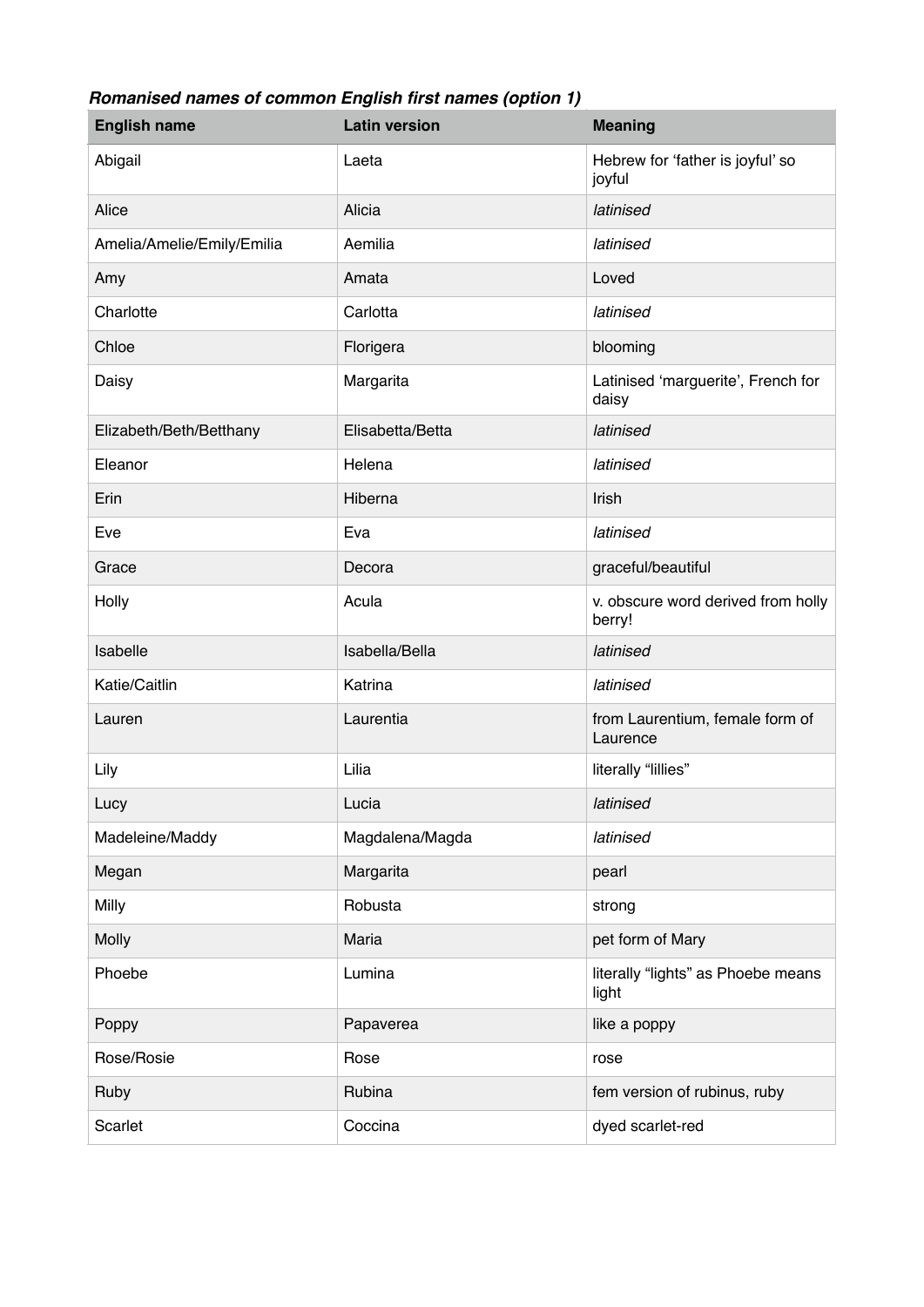| <b>English name</b>  | Latin name        | <b>Meaning</b>                 |
|----------------------|-------------------|--------------------------------|
| Aaron                | Robus             | strength                       |
| Adam                 | <b>Tellus</b>     | earth                          |
| Alex                 | Alexandrus        | latinised                      |
| Archie               | Animosus          | brave & noble                  |
| Alfie/Fred/Freddie   | Alfredus          | latinised                      |
| Ben                  | <b>Benedictus</b> | blessed                        |
| <b>Bradley</b>       | Pratus            | broad meadow                   |
| <b>Brandon</b>       | <b>Ulicius</b>    | from ulex, gorse               |
| Callum               | Columbus          | masc of columba, dove          |
| Cameron              | <b>Nasutus</b>    | with a distinctive nose        |
| Charlie/Charles      | Carolus           | latinised                      |
| Daniel/Danny         | ludicatus         | Judged (for 'God is my judge') |
| Dylan/Dillon         | Oceanus           | great sea                      |
| Edward               | Eduardus          | latinised                      |
| Ethan                | Robustus          | solid/strong                   |
| George               | Georgius          | latinised                      |
| Harry/Harrison/Henry | Henricus          | latinised                      |
| Harvey               | Dignus            | worty (fighter)                |
| Isaac                | lucundus          | cheerful                       |
| Jacob/Jake           | lacobus           | latinised                      |
| James/Jack           | lacomus           | latinised                      |
| Josh/Joshua          | Parsus            | Saved                          |
| Joseph/Joe           | losephus          | latinised                      |
| Kyle                 | Angustus          | from angustia, straits         |
| Leo                  | Leoninus          | lion-like                      |
| Lewis, Louis         | Achilleus         | famous warrior                 |
| Luke                 | Lucus             | latinised                      |
| Matthew              | Matteus           | latinised                      |
| Max                  | Maximus           | greatest                       |
| Mohammed             | Laudatus          | the praised one                |
| Nathan               | Donatus           | (God has) given                |
| Noah                 | Quietus           | Tranquil                       |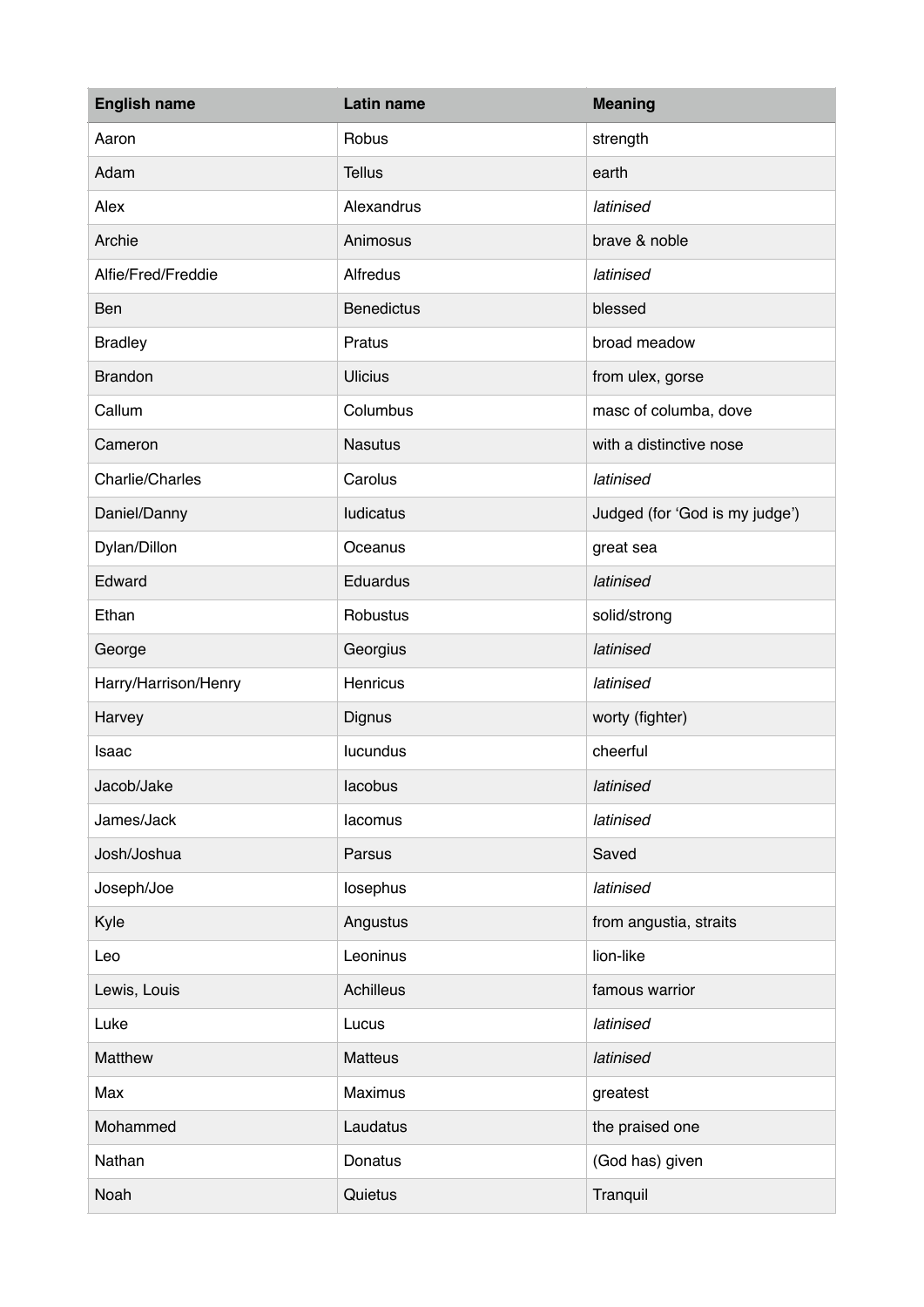| <b>English name</b> | Latin name       | <b>Meaning</b>                  |
|---------------------|------------------|---------------------------------|
| Oliver              | Olivius          | masculinisation of oliva, olive |
| Oscar               | Hastatus         | armed with a spear              |
| Owen                | Agnus            | lamb (origins disputed!)        |
| Ryan                | Regius           | kingly                          |
| Sam/Samuel          | Auditus          | (God has) heard                 |
| Thomas/Tom          | Geminus          | twin                            |
| Toby                | <b>Bonus</b>     | good                            |
| Tyler               | <b>Tectarius</b> | tiler/roofer                    |
| William/Will/Liam   | <b>Vilhelmus</b> | latinised                       |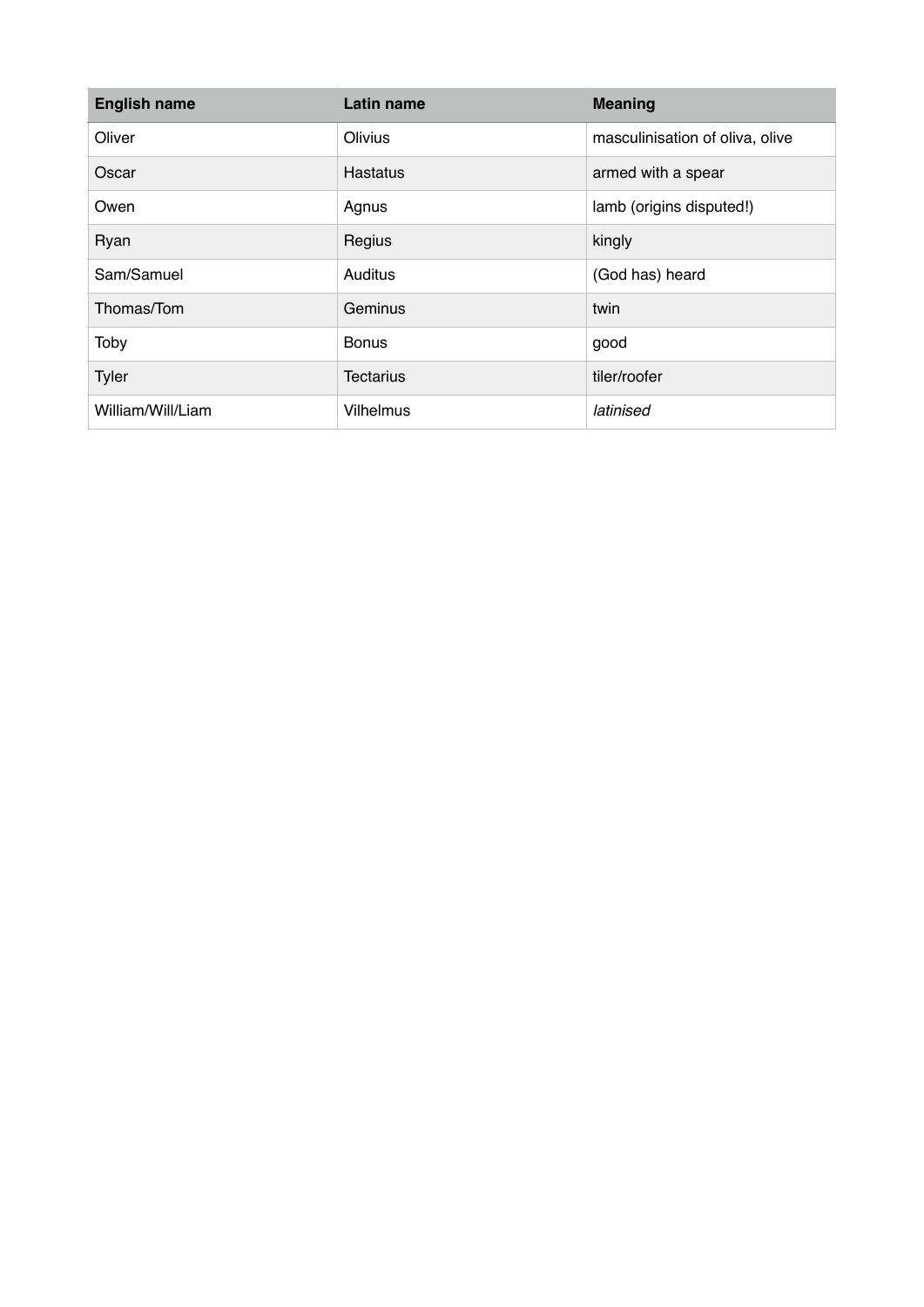## *Roman names (option 2)*

| male version    | female version | meaning                         |
|-----------------|----------------|---------------------------------|
| Aemilius        | Aemilia        | rival                           |
| Albus           | Alba           | white/bright                    |
| Antonius        | Antonia        | old Roman family name           |
| Aquilinus       | Aquilina       | eagle                           |
| Augustus        | Augusta        | great                           |
| <b>Aurelius</b> | Aurelia        | golden                          |
| <b>Blandus</b>  | <b>Blanda</b>  | charming                        |
| Caelius         | Caelia         | heavenly                        |
| Camillus        | Camilla        | old Roman family name           |
| Celsus          | Celsa          | tall                            |
| Decimus         | Decima         | tenth child                     |
| <b>Domitius</b> | Domitia        | tame                            |
| Fabius          | Fabia          | bean (!)                        |
| Faustus         | Fausta         | lucky                           |
| Flavius         | Flavia         | golden-haired                   |
| Florianus       | Floriana       | flower                          |
| Germanus        | Germana        | brother/sister                  |
| Hadrianus       | Hadriana       | From Hadria (N. Italy)          |
| <b>Hilarius</b> | Hilaria        | cheerful                        |
| Hortensius      | Hortensia      | garden                          |
| <b>Iulius</b>   | lulia          | To do with Jupiter              |
| <b>lunius</b>   | lunia          | to do with Juno                 |
| Laurentius      | Laurentia      | from Laurentum (city near Rome) |
| Lucius          | Lucia          | light                           |
| Lucretius       | Lucretia       | wealthy                         |
| <b>Marcus</b>   | Marca          | to do with Mars                 |
| Marinus         | Marina         | sea                             |
| Maximus         | Maxima         | greatest                        |
| Octavius        | Octavia        | eighth child                    |
| Paulus          | Paula          | humble                          |
| Primus          | Prima          | first child                     |